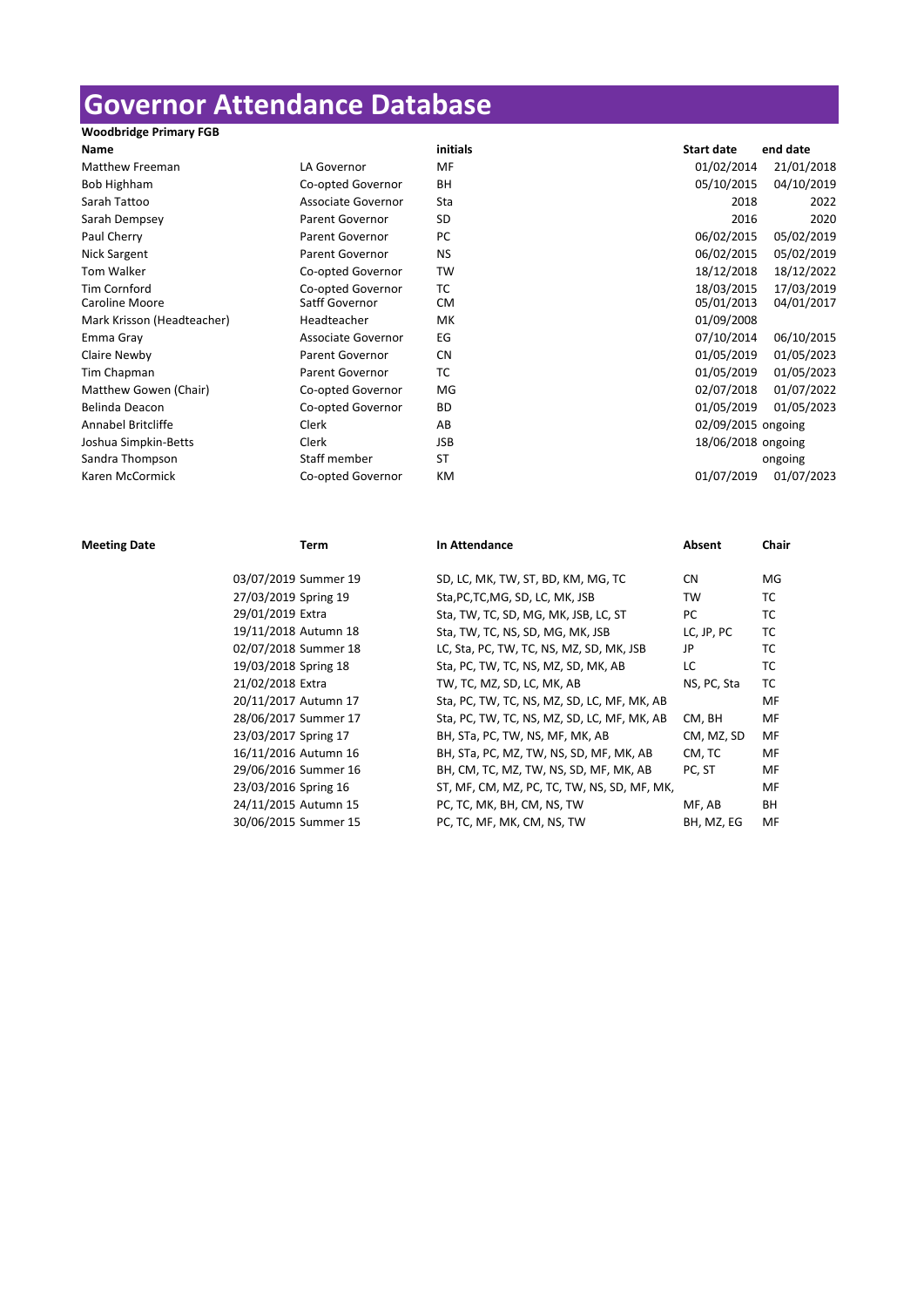## **Governor Attendance Database**

| <b>Woodbridge Primary Resourcing Committee</b> |                      |                        |                       |                    |            |
|------------------------------------------------|----------------------|------------------------|-----------------------|--------------------|------------|
| Name                                           |                      |                        | initials              | <b>Start date</b>  | end date   |
| <b>Matthew Freeman</b>                         |                      | LA Governor            | MF                    | 01/02/2014         | 21/01/2018 |
| Bob Highham                                    |                      | Co-opted Governor      | BH                    | 05/10/2015         | 04/10/2019 |
| Sarah Tattoo                                   |                      | Associate Governor Sta |                       |                    |            |
| Sarah Dempsey                                  |                      | <b>Parent Governor</b> | SD                    |                    |            |
| Paul Cherry                                    |                      | Parent Governor        | PC                    | 06/02/2015         | 05/02/2019 |
| Nick Sargent                                   |                      | <b>Parent Governor</b> | <b>NS</b>             | 06/02/2015         | 05/02/2019 |
| Tom Walker                                     |                      | Co-opted Governor TW   |                       | 09/12/2014         | 18/12/2018 |
| <b>Tim Cornford</b>                            |                      | Co-opted Governor TC   |                       | 18/03/2015         | 17/03/2019 |
| Caroline Moore                                 |                      | Satff Governor         | <b>CM</b>             | 05/01/2013         | 04/01/2017 |
| Mark Krisson (Headteacher)                     |                      | Headteacher            | MK                    | 01/09/2008         |            |
| Emma Gray                                      |                      | Associate Governor EG  |                       | 07/10/2014         | 06/10/2015 |
| Liz Balding                                    |                      |                        | LB                    |                    |            |
| Annabel Britcliffe                             |                      | Clerk                  | AB                    | 02/09/2015 ongoing |            |
| Sandra Thompson                                |                      | Staff member           | <b>ST</b>             |                    | ongoing    |
|                                                |                      |                        |                       |                    |            |
| <b>Meeting Date</b>                            |                      | <b>Term</b>            | In Attendance Absent  |                    | Chair      |
|                                                |                      |                        |                       |                    |            |
|                                                | 08/11/2017 Autumn 17 |                        | ST, MK, SD, AB MF, NS |                    | SD         |
|                                                |                      |                        | ST, BH, MK,           |                    |            |
|                                                |                      | 17/05/2017 Summer 17   | SD, MF, NS            |                    | BH         |
|                                                |                      |                        |                       |                    |            |
|                                                |                      | Spring 17 Budget       | ST, BH, MK,           |                    |            |
|                                                | 14/03/2017 Sign off  |                        | SD, MF, NS, AB        |                    | BH         |
|                                                |                      |                        |                       |                    |            |
|                                                |                      |                        | ST, BH, MK,           |                    |            |
|                                                | 31/01/2017 Spring 17 |                        | SD, MF, NS, AB        |                    | BH         |
|                                                |                      |                        | ST, BH, MK,           |                    |            |
|                                                |                      |                        | SD, MF, NS,           |                    |            |
|                                                |                      | 08/11/2016 Autumn 16   | AB, PC                |                    | BH         |
|                                                |                      |                        | ST, BH, MK,           |                    |            |
|                                                |                      | 17/05/2016 Summer 16   | SD, MF, AB            | <b>NS</b>          | BH         |
|                                                |                      |                        | ST, MF, MK,           |                    |            |
|                                                | 15/03/2016 Spring 16 |                        | AB                    | <b>NS</b>          | BH         |
|                                                |                      |                        | ST, BH, MK,           |                    |            |
|                                                |                      | 10/11/2015 Autumn 15   | PC, AB                | EG, NS, MF, TW BH  |            |
|                                                |                      | Summer 15              |                       |                    |            |
|                                                |                      | Spring 15              |                       |                    |            |
|                                                |                      | Autumn 14              |                       |                    |            |
|                                                |                      |                        | LB, BH, EG,           |                    |            |
|                                                |                      | Jun-14 Summer 14       | MK, ST                | MF                 |            |
|                                                |                      |                        | BH, MK, MF,           |                    |            |
|                                                | 13/03/2014 Spring 14 |                        | EG, LB, ST            |                    |            |
|                                                |                      |                        |                       |                    |            |